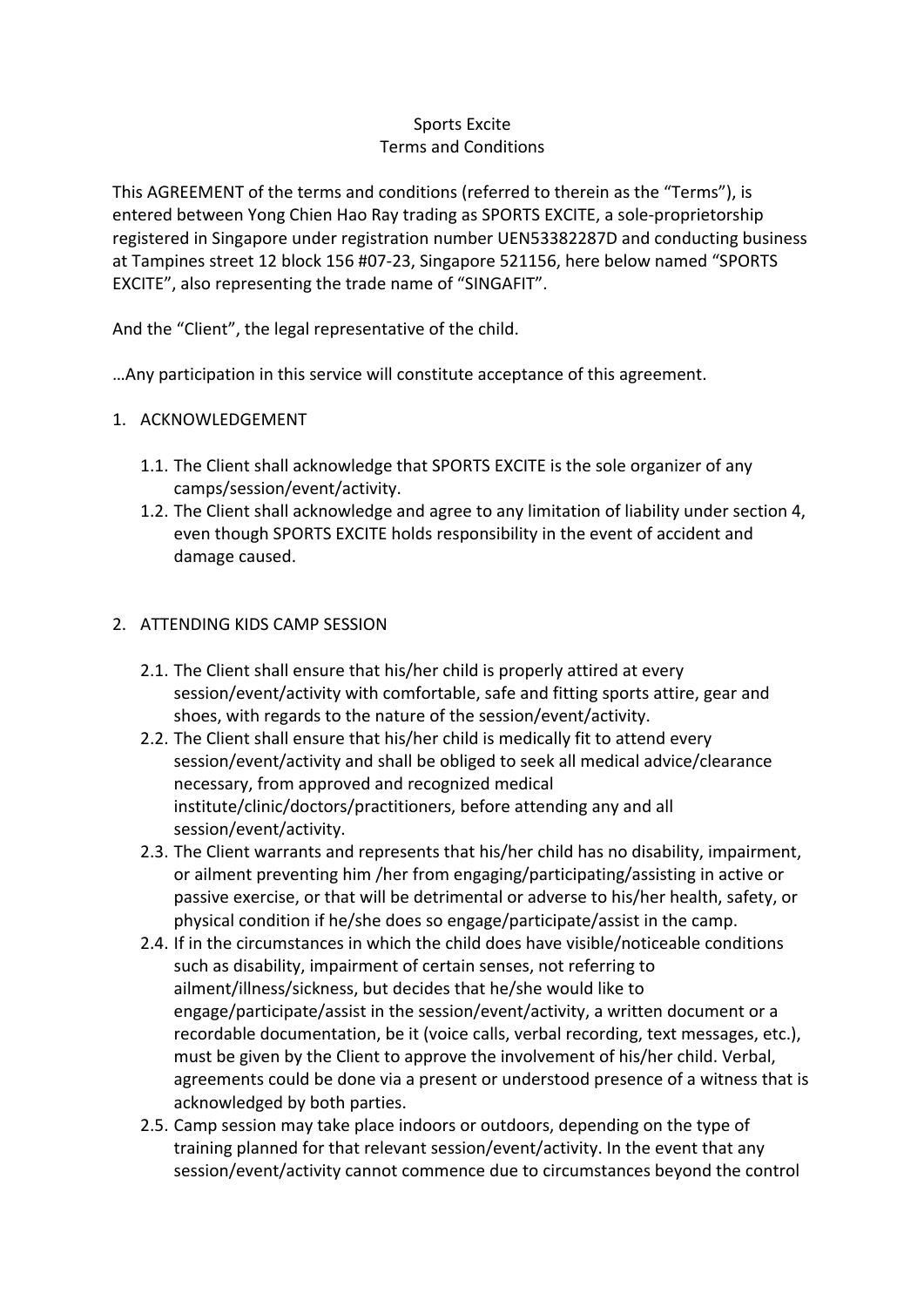of SPORTS EXCITE and its' trainers, the camp session may be cancelled on the discretion of SPORTS EXCITE and/or its' trainers.

- 2.5.1. These circumstances will be acknowledged such as:
	- Weather conditions
	- Unforeseen/Uninformed closure of session/event/activity site
	- Disruption in facility locations

## 3. GRANT OF RIGHTS AND PERSONAL DATA

- 3.1. SPORTS EXCITE shall be entitled to take pictures of and/or film (picture and sound) (hereinafter collectively referred to as "Material") of all Camp Sessions and the Client's use of its' training facilities and services.
- 3.2. The Client hereby irrevocably grants SPORTS EXCITE the right to use, reproduce, copy, publish and make such Material available to the public.
- 3.3. SPORTS EXCITE shall assume anonymity of the Client and his/her child in which their personal information shall not be distributed and/or published without the acknowledgement and Approval of the Client. In this regard, the Client still irrevocably grants SPORTS EXCITE the right to use, reproduce, copy, publish and make Materials available to public.
- 3.4. The Client hereby grants SPORTS EXCITE the permission to use Material collect through its' session/event/activities the right to use, reproduce, copy, publish and make Materials available to public, indefinitely.

# 4. LIMITATION OF LIABILITY

- 4.1. The Client understands that in participating in the Camp, in the form of a session/event/activity, and the use and presence of training/sports/coaching equipment, presents some form of unavoidable risk of injury, especially to people who have/had existing or unknown injuries, illness or medical disabilities. The Client hereby releases SPORTS EXCITE from any and all liability now or in the future, including but not limited to medical expenses, lost wages, pain and suffering, that may occur by reason of heart attacks, muscle strains, pulls or tears, broken bones, shin splints, heat prostration, knee/ lower back/ foot injuries, head/ neck injuries and any other illness or injury however caused during or after any Camp session/event/activity. Excluding those resulting from acts of passive or active negligence on the part of SPORTS EXCITE.
- 4.2. The Client specifically agrees that SPORTS EXCITE shall not be liable and held responsible for the loss, damage or theft of any articles at SPORTS EXCITE premises and agrees that all items stored at SPORTS EXCITE premises is solely at the Client's risk.
- 4.3. SPORTS EXCITE shall be under no liability whatsoever where this arises from a reason beyond its reasonable control or from an act or default of a third party, including but not limited to any other SPORTS EXCITE client.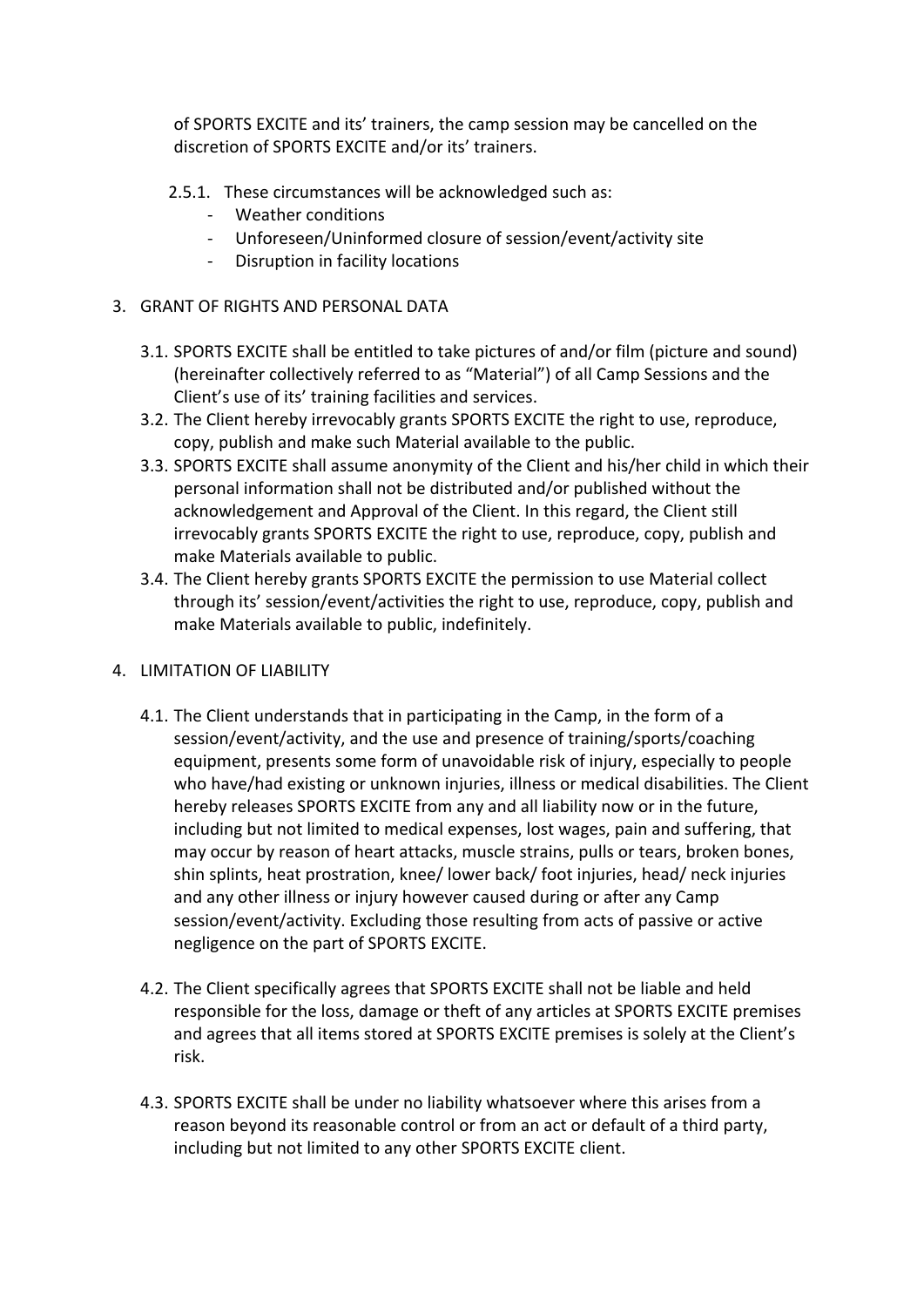- 4.4. In no event shall SPORTS EXCITE be liable for any type of special indirect or consequential loss whatsoever (including loss or damage suffered by the Client as a result of an action brought by a third party) even if such loss were reasonably foreseeable or SPORTS EXCITE had been advised of the possibility of the Client incurring the same.
- 4.5. SPORTS EXCITE'S maximum and cumulative total liability (including any liability for acts and omissions of its employees, agents, and sub-contractors) in respect of any and all claims for defective performance, breach of contract, compensation, indemnity, tort, misrepresentation, negligence at law or equity and any other damages or losses which may arise in connection with its performance or nonperformance under the Contract, shall not exceed 20% of the fees payable under this Agreement.
- 4.6. This Agreement will be in place of the duration of the service that is provided by SPORTS EXCITE and/or engaged by the Client. SPORTS EXCITE will not be liable for any or all medical expenses, lost wages, pain and suffering, that may occur by reason of heart attacks, muscle strains, pulls or tears, broken bones, shin splints, heat prostration, knee/ lower back/ foot injuries, head/ neck injuries, and any other illness or injury, once the service has ended.

## 5. MISCELLANEOUS

- 5.1. Neither Party shall be deemed to have waived any right under this Agreement or Individual Agreement, unless such Party shall have delivered to the other Party a written waiver signed by an authorized officer of such waiving Party. No delay or omission in the exercise of any power or remedy shall be construed to be a waiver of any default or acquiescence therein.
- 5.2. No variation or amendment of this Agreement or verbal promise or commitment related to the same shall be valid unless committed to writing and signed by or on behalf of both parties.
- 5.3. The Client undertakes throughout the term not to assign, charge or otherwise deal with this Agreement in any way without the prior written consent of SPORTS EXCITE. SPORTS EXCITE shall be entitled to assign, charge or otherwise deal with this Agreement without the Client's consent.
- 5.4. If any term or provision of this Agreement is declared to be illegal, invalid or unenforceable for any whatsoever by a court of competent jurisdiction, the illegality, invalidity or enforceability shall not affect the validity of the remainder of this Agreement, and to the extent permitted by applicable laws, any such term or provision shall be restricted in applicability or reformed to the minimum extent for such to be enforceable.